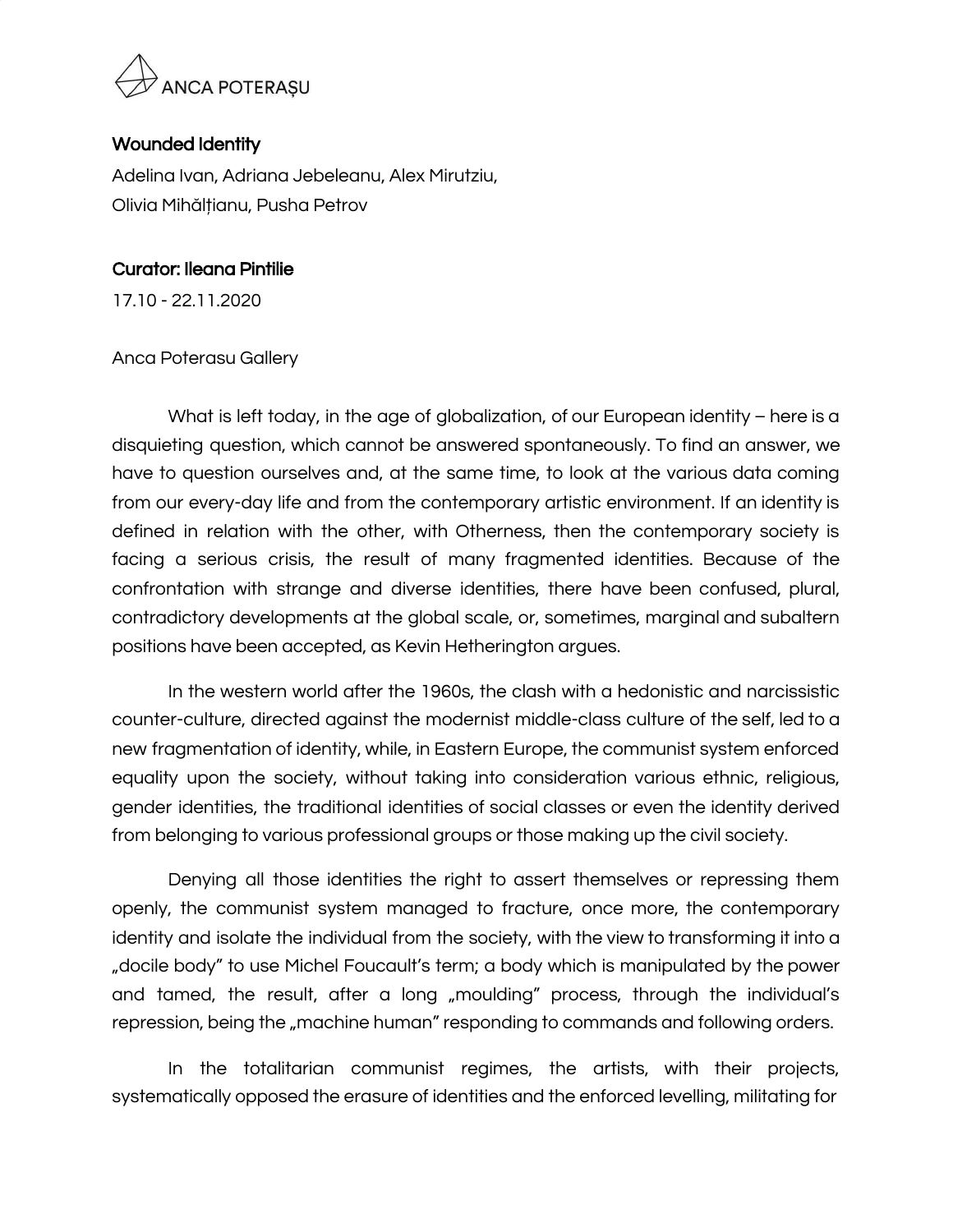the freedom of expression, for the assertion of the individual as such, with their own identity, undistorted under ideological pressure. For the artists in the 1980s generation (who continued to express themselves freely especially after 1990) the body was considered a means of expression charged with raw and even brutal power. The artists researched this topic thoroughly, without avoiding its controversial aspects.

Nowadays, the artists are the ones who in their discourse are questioning and are revealing multiple possible identities, in a discourse that is both turned inwards towards the Self, as it is expressed outwards towards society. For a more recent generation of artists, starting with the 2000s, the body becomes a more subtle medium, increasingly more processed towards a more harmonious and yet more artificial image. Many of the performances from this period of time are mediated by photography or by video art and they represent a way of understanding and to relate to gender identity, to medium or to express the outrage towards consumerism, in accordance to the issues of contemporary society.

Adriana Jebeleanu passionately positioned her work in the midst of these concerns in order to find herself in the midst of life, which she in turn "absorbed" by transposing it in her photographic and video actions. Her artistic practice connected painting, photography, performances enacted directly in front of the audience. After studying painting, she turned towards performance in reaction to the crisis of the language of painting. One of the most significant of her appearances in front of the audiences appears to be I am nothing more than a talking blood stain in which the artist builds a subordinate relation towards painting and pure colours (with a significant meaning for her) – bright red gesturally set on a white canvas which in turn is placed directly on the wall. There is something in her actions, but also in her video films (small recorded actions) a strange power of colours reduced to white, red and black. The visual impact of these pure colours and non-colours fascinates the viewer, who slips, willingly or unwillingly, into her seductive but morbid discourse.

In some cases, she resumed actions elaborated and performed in front of the camera, as in a remake, delivering her audience new nuances. The "Blind, Deaf, Mute" ("Orb, surd, mut"), a performative act which took place at Anca Poterașu gallery in 2011 showed the artist in front of a silent piano, yet playing music produced live, performing pianistic gestures. The photographic action happened in like manner – the artist dressed in a long white dress, with a hood of a different colour on her head, sitting with her back to the piano and pretending to touch the invisible piano keys. The three similar,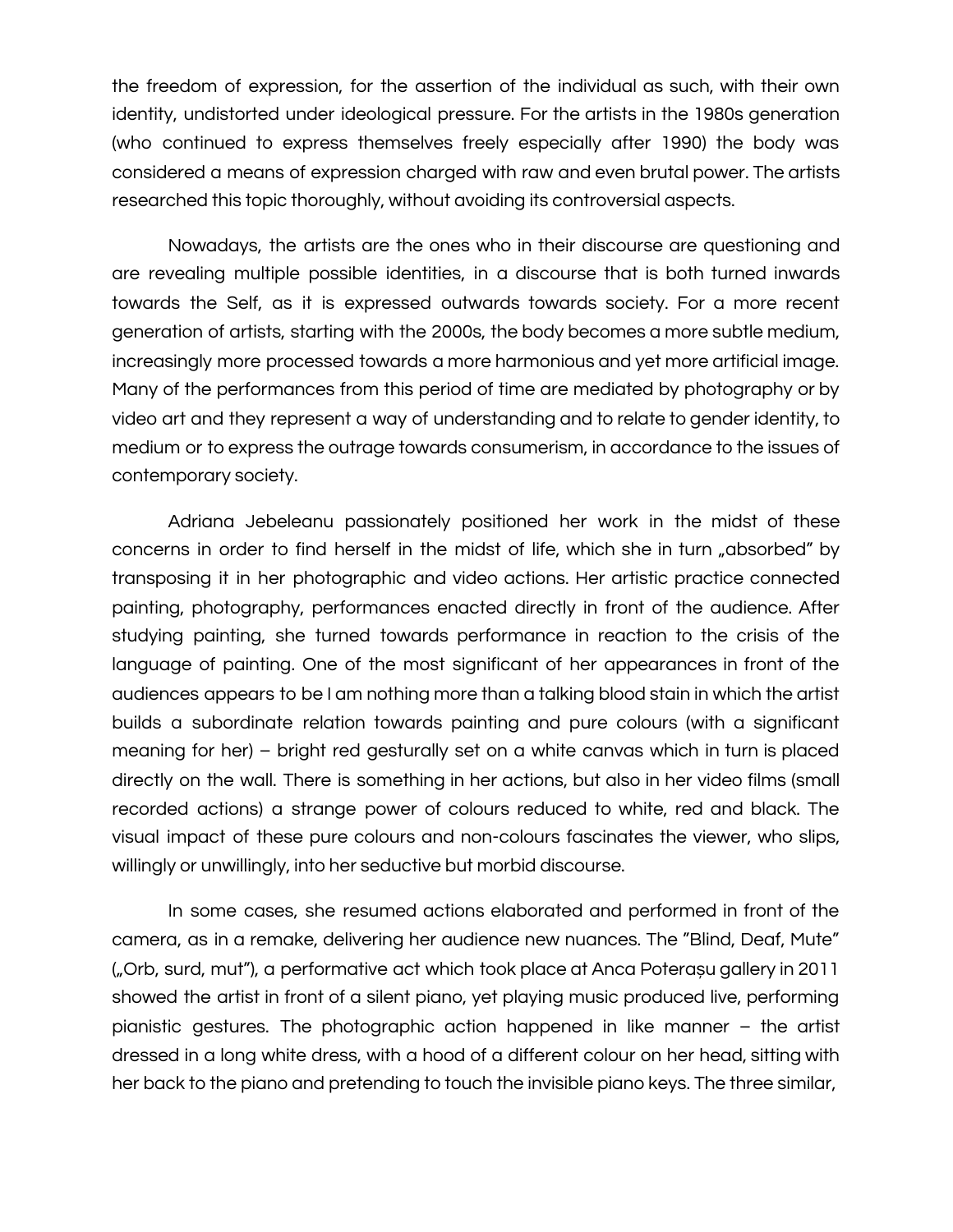yet different photos depict her with three hoods at a time (white, red and black), each corresponding to a main stage of human evolution: the high-purity embryonic period of time, a life full of passion and love, as well as death. In search ofa true identity (one that is actually illusory), Adriana Jebeleanu put her physical and especially her psychological limitations to the test throughout the actions, by confronting death and the transient nature of the human body.

The artists invited to take part in the present group show put forward a discussion about identity as a major theme in art, adding to it various possible nuances with the aim to introduce the viewer in the subtle and irrational complexity of the show. Each artist calls into question a different identity or even more at a time, conjugating them together..

For Adelina Ivan, what prevails is the feminine identity, characterized by a certain precariousness and whose vulnerability is glimpsed especially in revealing its sexual identity. Built around the female body, this identity is often outlined by its absence, evoked by the clothes in a melancholic longing or by hair extensions which bear the sensual imprint of femininity. Her latest film projects (Left Square, Right Square) bring up the evanescence of the body, seen as an illusory projection, trapped in its own drawing – the two geometric shapes designed by the artist. This evanescence of the body is also highlighted in a ritual of involuntary movements, like lying down, sleeping and waking up in the movie Circling, in which the artist replicates the daily body routines – spectral, out of this world.

The erosion of the boundaries between public and private spaces allows for a voyeuristic look at the inner states and intimacy, which nevertheless chooses to expose itself in a permanent form of narcissism, a condition that Olivia Mihălțianu assumes. Her self-examination together with the exposure of her body to the public eye reveal, on the one hand, a statement of hyper-subjectivity with reference to the Other. On the other hand, the artist stages situations playing a lead acting role, in a feminine-feminist note, while the visual defies the passing of time byshowing freeze-frames through stop motion, an arrest of movement that hinders any action.

In this installation, particularly designed for the group show, Olivia Mihălțianu retraces a photo lab, which proves to be a turntable of several intertwined ideas: on one side we see a self-portrait of the artist and then, as we get closer, we discover the projection of another film shot in a similar laboratory, this time her workspace. In turn, this artist studio reveals to the now unintentional voyeuristic audience, the production